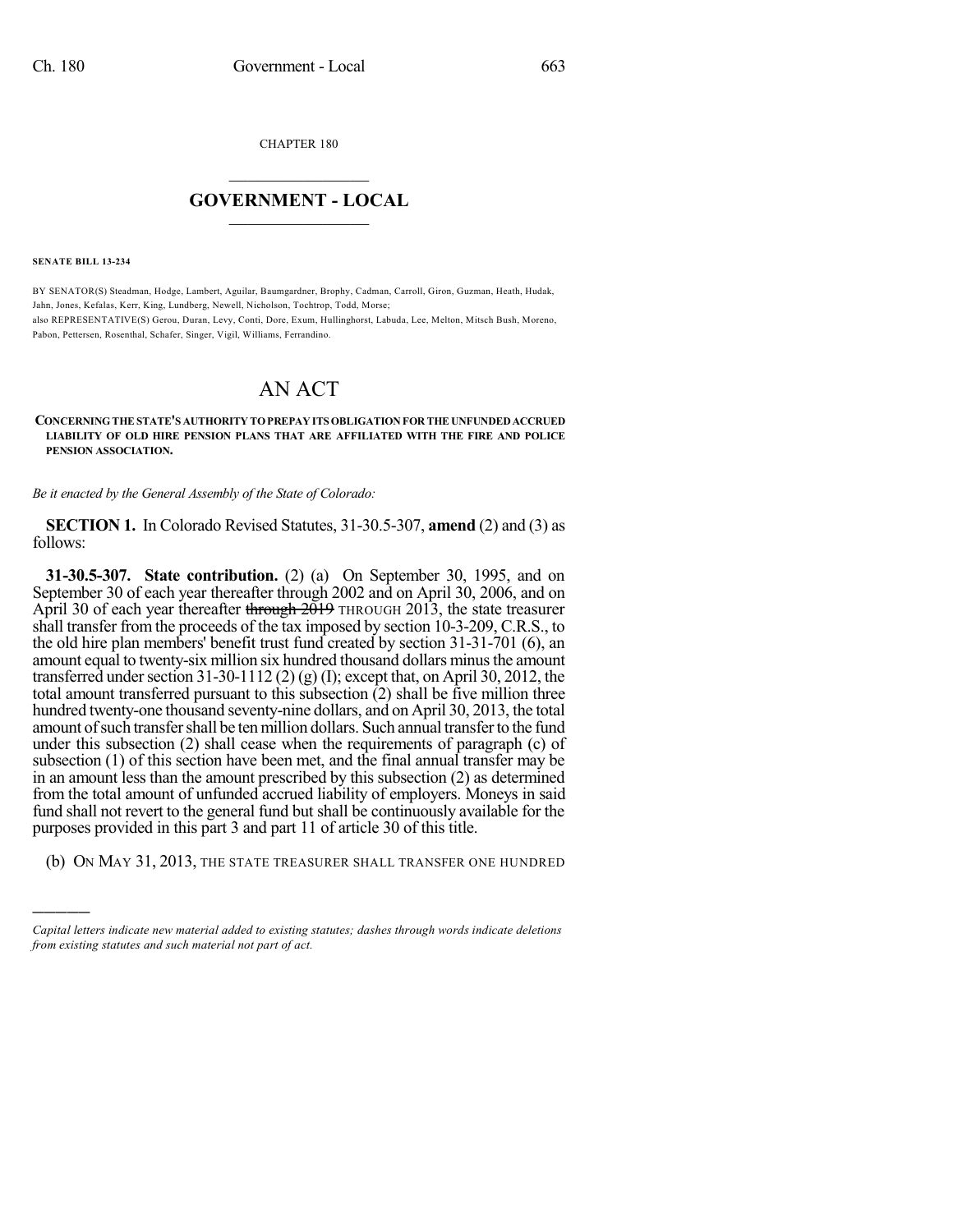664 Government - Local Ch. 180

THIRTY-TWO MILLION FOUR HUNDRED NINE THOUSAND THREE HUNDRED THIRTY-NINE DOLLARS FROM THE GENERAL FUND TO THE OLD HIRE PLAN MEMBERS' BENEFIT TRUST FUND CREATED IN SECTION 31-31-701 (6). NO OTHER TRANSFERS SHALL BE MADE TO THE OLD HIRE PLAN MEMBERS' BENEFIT TRUST FUND PURSUANT TO THIS SECTION.

(3) EXCEPT FOR MONEYS THAT ARE TRANSFERRED PURSUANT TO PARAGRAPH (b) OF SUBSECTION (2) OF THIS SECTION, moneys transferred pursuant to this section shall be included for informational purposes in the ANNUAL general appropriation bill or in supplemental appropriation bills for the purpose of complying with the limitation on state fiscal year spending imposed by section 20 of article X of the state constitution and section 24-77-103, C.R.S.

**SECTION 2.** In Colorado Revised Statutes, 24-75-220, **add** (3) as follows:

**24-75-220. State educationfund-transfers-surplus-legislativedeclaration.** (3) (a) THE GENERAL ASSEMBLY HEREBY FINDS AND DECLARES THAT SENATE BILL 13-234, ENACTED IN 2013, REQUIRED THE STATE TREASURER TO TRANSFER MONEYS FROM THE GENERAL FUND TO THE OLD HIRE PLAN MEMBERS' BENEFIT TRUST FUND CREATED IN SECTION 31-31-701 (6), C.R.S., TO SATISFY THE STATE'S FUTURE REQUIRED PAYMENTS. THIS TRANSFER REDUCED THE AMOUNT OF THE GENERAL FUND SURPLUS THAT WOULD OTHERWISE HAVE BEEN TRANSFERRED TO THE STATE EDUCATION FUND CREATED IN SECTION  $17$  (4) OF ARTICLE IX OF THE STATE CONSTITUTION UNDER SUBSECTION (2) OF THIS SECTION. THE TRANSFERS IN PARAGRAPH (b) OF THIS SUBSECTION (3) ARE INTENDED TO REIMBURSE THE STATE EDUCATION FUND FOR THIS REDUCED TRANSFER AND THEY REPRESENT THE AMOUNT THE STATE WOULD HAVE CONTRIBUTED TO THE OLD HIRE PLAN MEMBER'S BENEFIT TRUST FUND IN THE ABSENCE OF THE EARLY PAY OFF.

(b) ON APRIL 30, 2014, THE STATE TREASURER SHALL TRANSFER FORTY-FIVE MILLION THREE HUNDRED TWENTY-ONE THOUSAND SEVENTY-NINE DOLLARS FROM THE GENERAL FUND TO THE STATE EDUCATION FUND CREATED IN SECTION 17(4) OF ARTICLE IX OF THE STATE CONSTITUTION. ON APRIL 30, 2015, AND APRIL 30 OF EACH YEAR THEREAFTER THROUGH 2018, THE STATE TREASURER SHALL TRANSFER TWENTY-FIVE MILLION THREE HUNDRED TWENTY-ONE THOUSAND SEVENTY-NINE DOLLARS FROM THE GENERAL FUND TO THE STATE EDUCATION FUND. ON APRIL 30, 2019, THE STATE TREASURER SHALL TRANSFER TWENTY-FOUR MILLION NINE HUNDRED NINETY-ONE THOUSAND SEVEN HUNDRED THIRTY-NINE DOLLARS FROM THE GENERAL FUND TO THE STATE EDUCATION FUND.

**SECTION 3. Appropriation - adjustments to 2013 long bill.** (1) For the implementation of this act, appropriations shown in the annual general appropriation act to the department of the treasury for the fiscal year beginning July  $\hat{1}$ ,  $\hat{2013}$ , are adjusted as follows:

(a) The informational general fund appropriation for the fire and police pension association old hire plans, is decreased by \$10,000,000.

(b) The informational general fund exempt appropriation for the fire and police pension association old hire plans, is decreased by \$15,321,079.